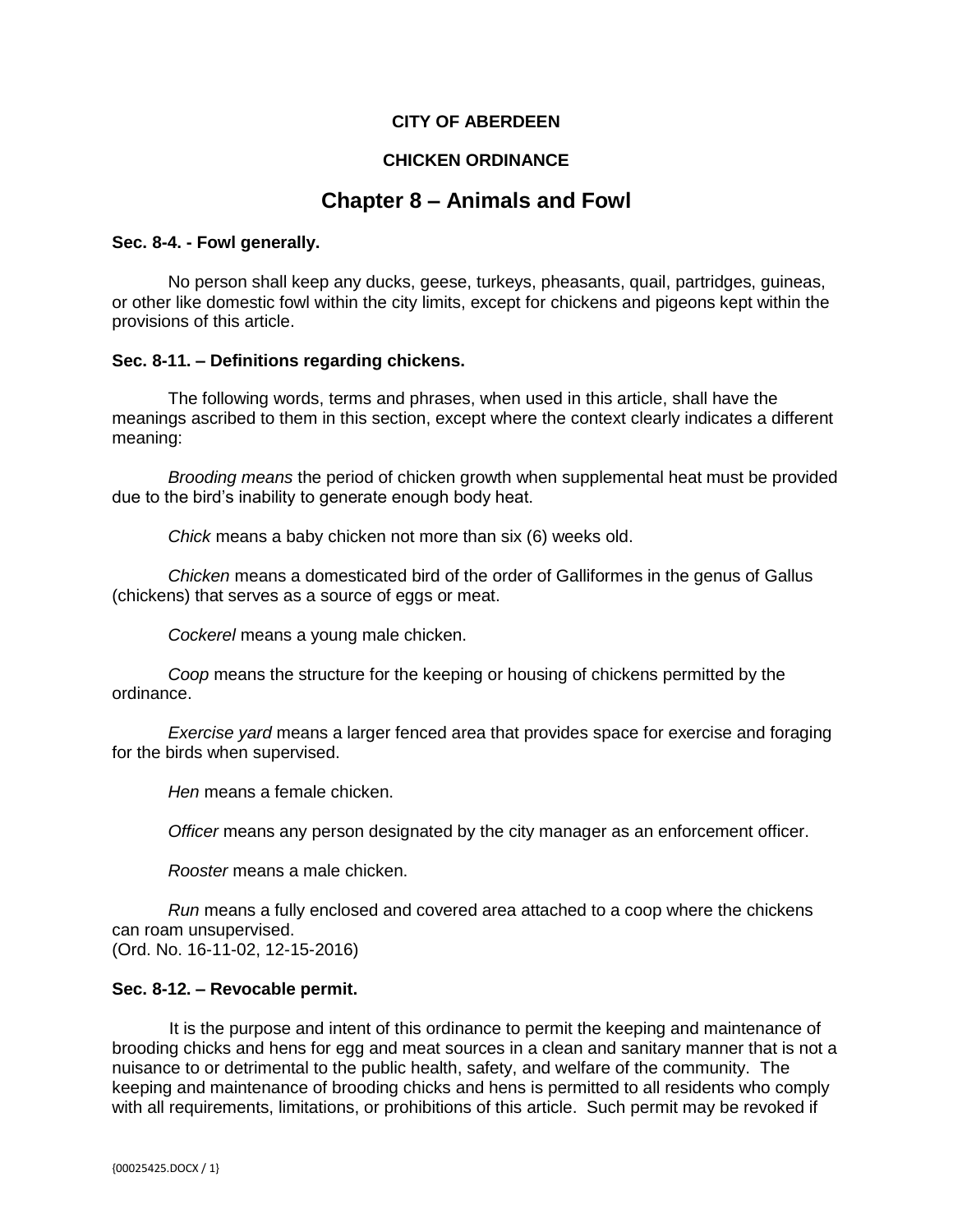the person holding the permit refuses or fails to comply with this chapter or with any state or local law governing cruelty to animals or the keeping of animals. Any revocation shall be effective after ten (10) days following written notice thereof to the person or persons keeping or maintaining such chickens. Any person whose permit is revoked within ten (10) days thereafter shall humanely dispose of all chickens being owned, kept, or harbored by such person. (Ord. No. 16-11-02, 12-15-2016)

## **Sec. 8-13. - Investigation and Enforcement.**

Officers designated by the city manager shall have authority in the investigation and enforcement of this article, and no person shall interfere with, hinder, or molest any such officer in the exercise of such powers. The animal control officer shall make investigations as is necessary.

(Ord. No. 16-11-02, 12-15-2016)

## **Sec. 8-14. – Limitations on the number and keeping of chickens.**

(a) Chickens may only be kept within areas of the city zoned to permit single family dwellings as outlined below.

(b) No more than eight (8) hens shall be housed or kept on any one (1) residential lot comprising 22,500 total square feet or less. No more than twelve (12) hens shall be housed or kept on any one (1) residential lot greater than 22,500 total square feet. Residents may possess a like number of brooding chicks intended for the cyclical replacement of hens, but not for the purpose of sale or resale.

(c) Roosters and chicken breeding are prohibited. Cockerels must be culled from broods when identified.

(d) A separate coop is required to house the chickens together with a reasonably satisfactory exercise yard, run, or yard fencing so as to keep chickens confined at all times. Chicken facilities must be constructed and maintained to meet the following minimum standards:

- (1) Located in the rear or side yard.
- (2) Setback as required by the zoning district for structures on the real property. Such structures will still require a zoning permit as specified by section 12-49.
- (3) Coop construction and materials must be adequate to prevent access by rodents.
- (4) Coops must be maintained in good repair.
- (5) Coops or cages housing chickens shall be kept at least twenty (20) feet from the door or window of any dwelling of an occupied structure other than the owner's dwelling.
- (6) Coops and manure storage shall be kept twenty (20) feet from streams, tributaries, ditches, storm water management facilities, drop inlets, or other storm drainage areas that would allow fecal matter to enter any city storm drainage